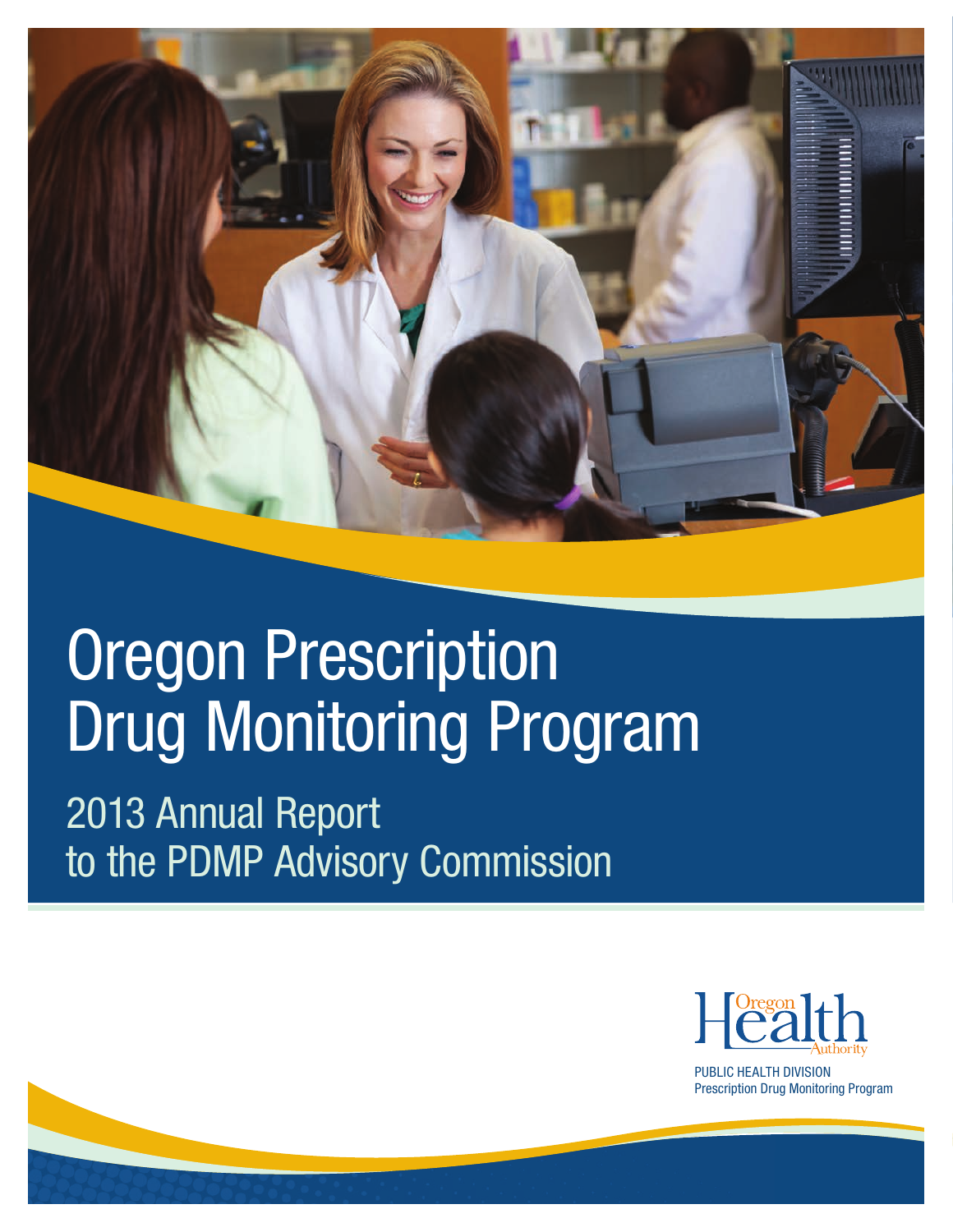

# Oregon Prescription Drug Monitoring Program

# 2013 Annual Report to the PDMP Advisory Commission

**Prescription Drug Monitoring Program Center for Prevention and Health Promotion Oregon Public Health Division Oregon Health Authority**

**Technical Contact: Heidi Murphy, [heidi.r.murphy@state.or.us](mailto:heidi.r.murphy@state.or.us) PDMP Program Contact: Todd Beran, [todd.beran@state.or.us](mailto:todd.beran@state.or.us) Media Contact: Jonathan Modie, [jonathan.n. modie@state.or.us](mailto:jonathan.n.%20modie@state.or.us)**

# **January 2014**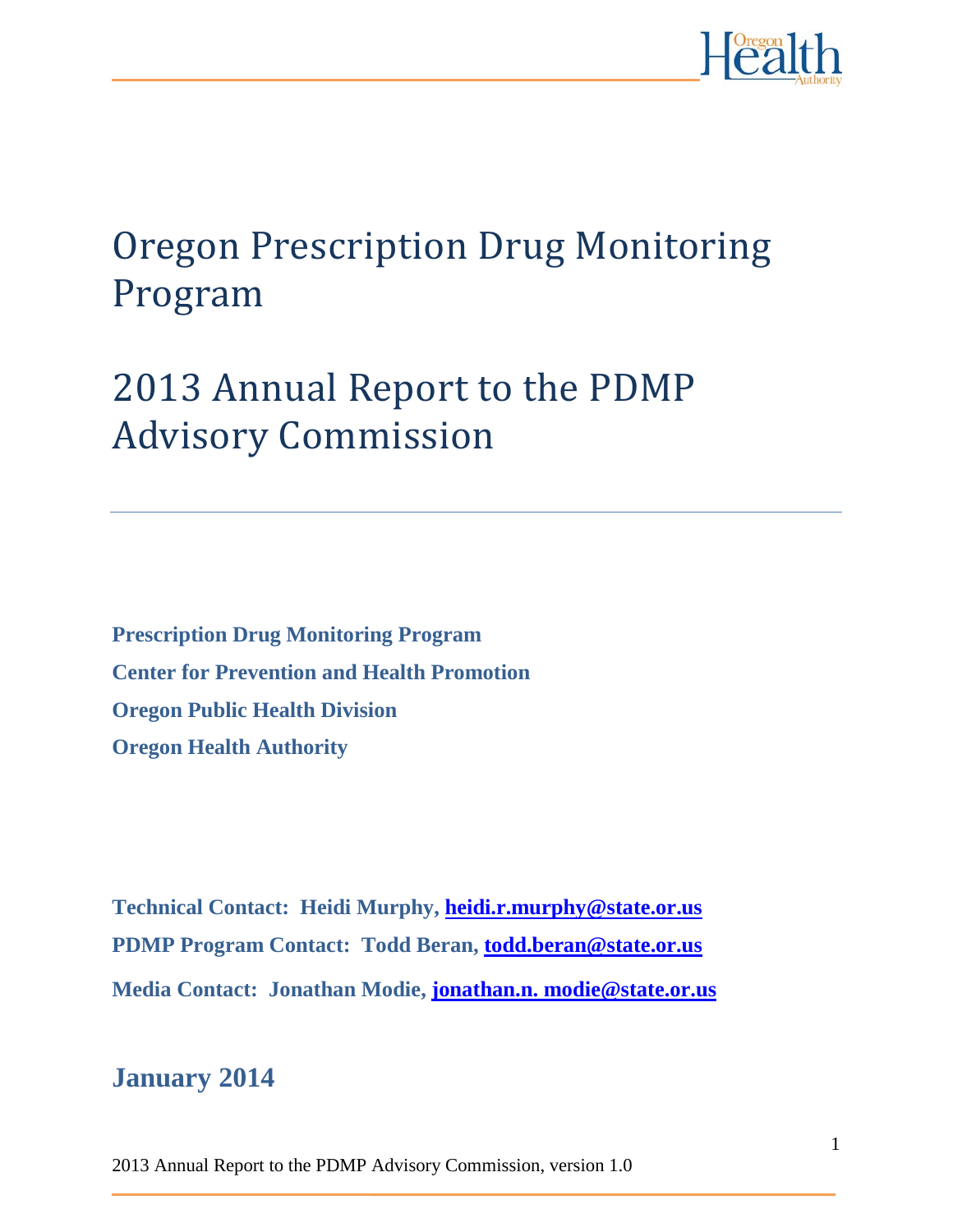

# **Table of Contents**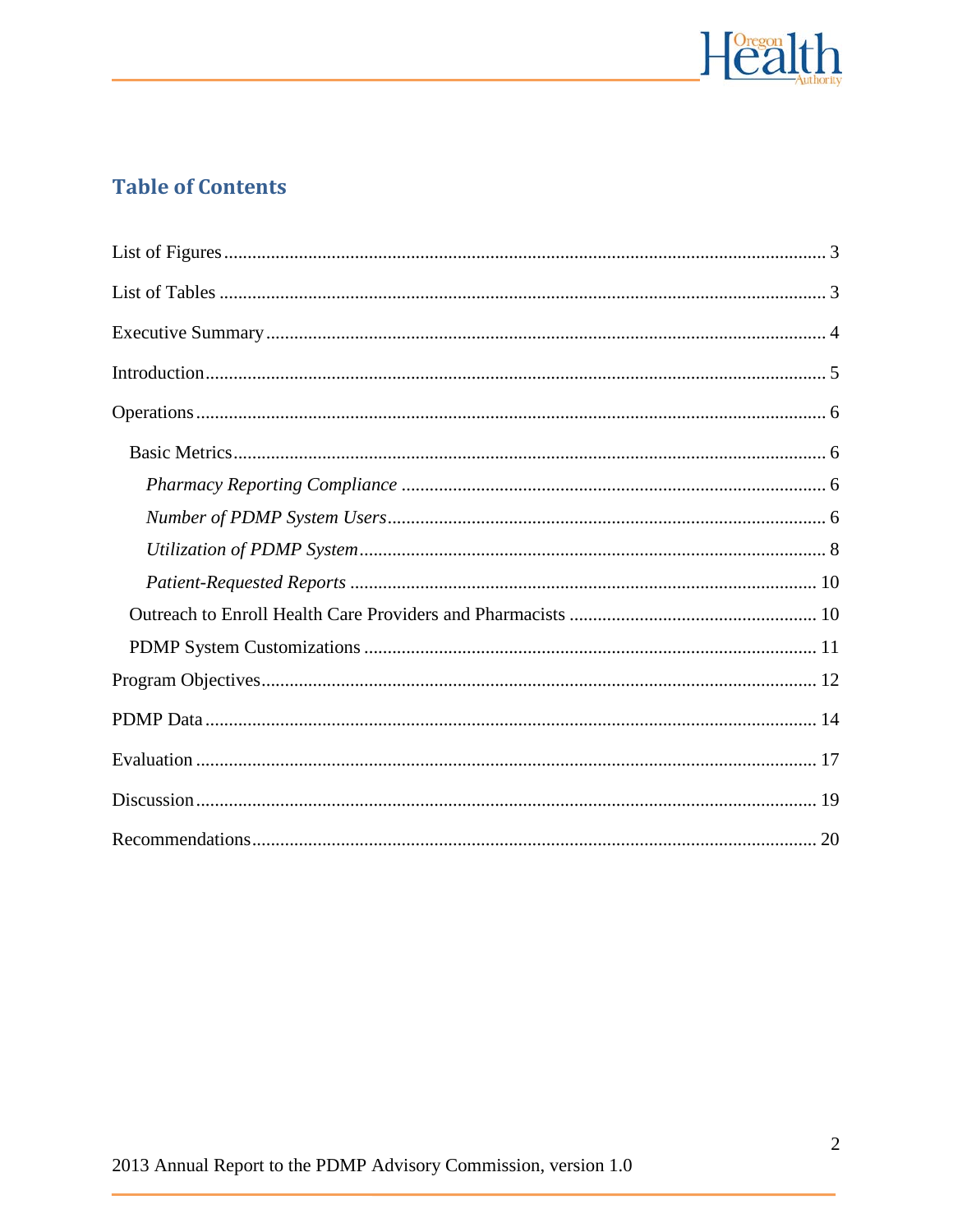

# <span id="page-3-0"></span>**List of Figures**

| Figure 2. Number of PDMP accounts and total prescribers and pharmacists by discipline 7       |  |
|-----------------------------------------------------------------------------------------------|--|
|                                                                                               |  |
| Figure 4. Average monthly number of PDMP system queries per querying user by discipline 9     |  |
|                                                                                               |  |
| Figure 6. Percentage of total CS II-IV prescriptions written by most frequent prescribers  15 |  |
| Figure 7. Rate of residents per 10,000 using four or more prescribers and pharmacies 16       |  |

# <span id="page-3-1"></span>**List of Tables**

| Table 3. Count of patients filling prescriptions from four or more prescribers and pharmacies 16 |  |
|--------------------------------------------------------------------------------------------------|--|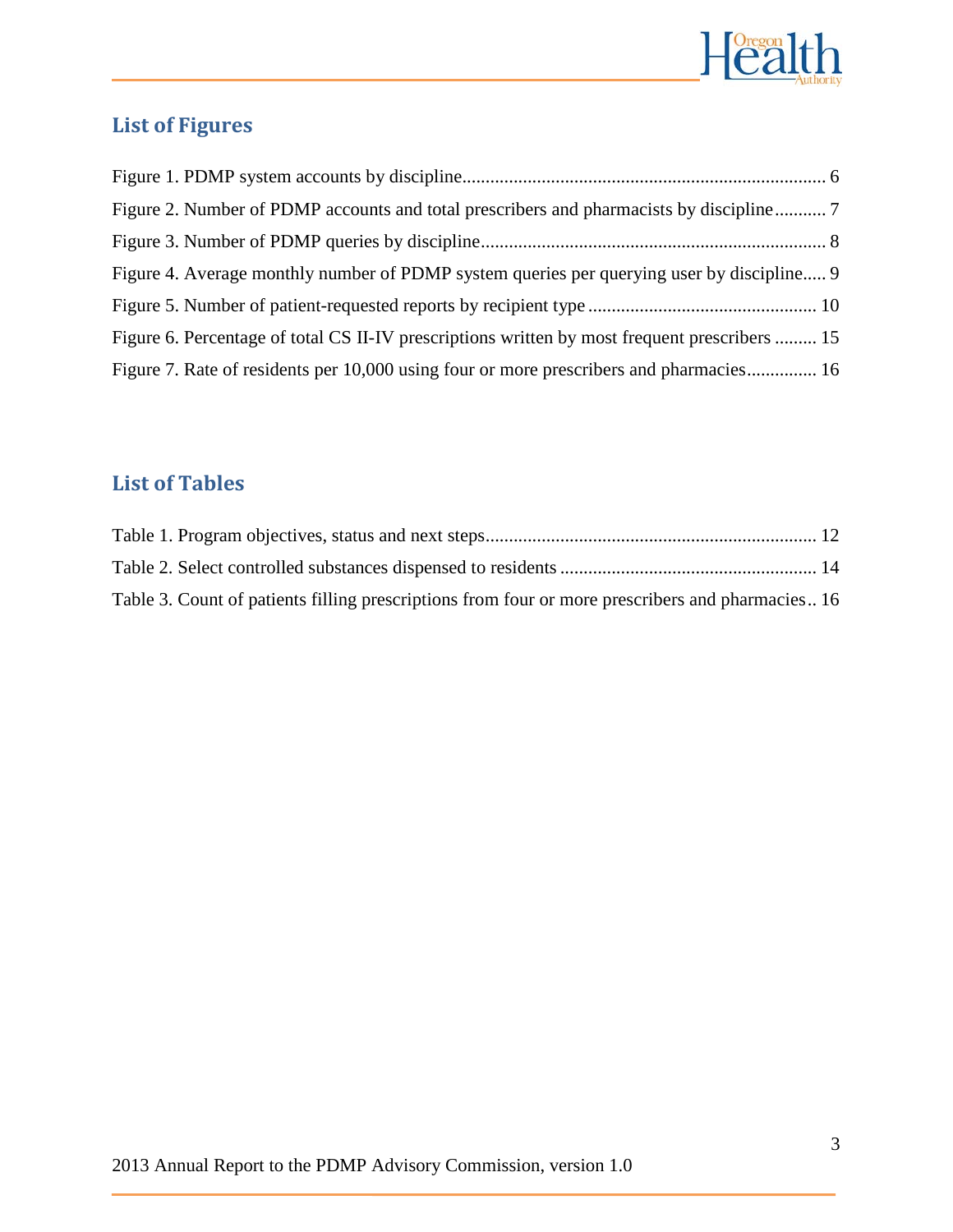

# <span id="page-4-0"></span>**Executive Summary**

In 2009, the Oregon Legislature passed Senate Bill 355 mandating that the Oregon Health Authority develop a Prescription Drug Monitoring Program (PDMP). The program became operational in September 2011. The PDMP is an electronic Web-based data system that collects information on Schedule II – IV controlled substances dispensed by Oregon-licensed retail pharmacies. The PDMP provides authenticated system users who can prescribe or dispense controlled substances 24-hour, seven-day-a-week access to information on controlled substances dispensed to their patients or customers. The intent of the PDMP is to help health care providers improve patient care and prevent some of the problems associated with controlled substances. Below operational findings are presented using 2013 data and PDMP data findings are presented using 2012 data.

#### *Findings*

By the end of 2013, almost 100 percent of pharmacies required to report data to the PDMP had uploaded information into the system, and 98 percent of reporting pharmacies regularly reported within the seven-day statutory limit.

As of December 31, 2013, more than 5,550 or 36 percent of approximately 15,400 health care providers who prescribed at least one controlled substance prescription in 2013 were authenticated users with active PDMP accounts (Figure 2).

In 2013, the number of queries by system users more than doubled in the second year of system operation (Figure 3); system users conducted on average 16 queries each month (Figure 4).

In 2013, eighty-two percent of patient-requested reports were sent directly to patients (Figure 5). Fewer patient-requested reports were sent to third-party providers as compared to 2012.

In 2012, approximately seven million prescriptions for Schedules II-IV controlled substances were dispensed by retail pharmacies to Oregonians; of these, 50 percent were for opioids. Benzodiazepines were the second-most-often prescribed class of medication.

Between January 1, 2012 and December 31, 2012, almost 183,000 Oregonians received prescriptions for both an opiate and a benzodiazepine (Table 2).

Over 60 percent of the prescriptions listed in the PDMP database were written by a cohort of 2,000 prescribers; 67 percent of these prescribers have active accounts (Figure 6).

Between July 1, 2013 and December 31, 2013, 4,269 patients filled prescriptions written by four or more providers and dispensed by four or more pharmacies; over 841,000 patients received at least one prescription (Table 3).

#### *Provider Recommendations*

Respondents to a PDMP provider survey conducted in April 2013 indicated that time constraints continue to be the primary barrier to system use and that training on how to respond to PDMP information would be helpful in clinical practice (Evaluation).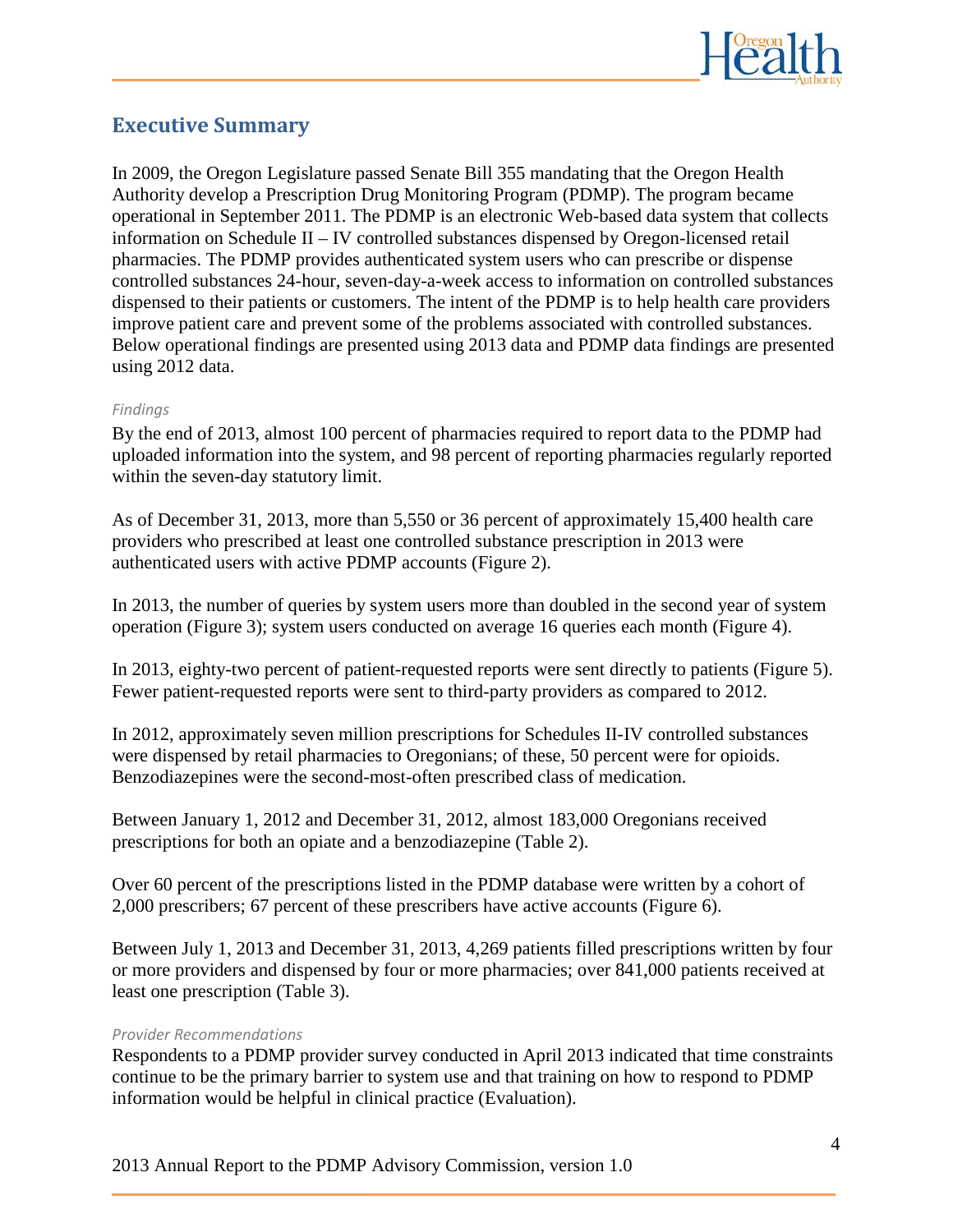

# <span id="page-5-0"></span>**Introduction**

This report serves to satisfy Oregon statute that requires the Oregon Health Authority to annually submit a report to the Advisory Commission regarding the Prescription Drug Monitoring Program (PDMP). This report contains information on the operation of the program including: basic program and system metrics, status on key operational objectives, and findings from various program evaluation activities. The overall goal of this report is to provide information to guide the operation of the PDMP program, assess PDMP utilization, answer questions about the impact of PDMP information on clinical practice and patient outcomes, and determine – if possible – what, if any, impacts the PDMP system might have on community health.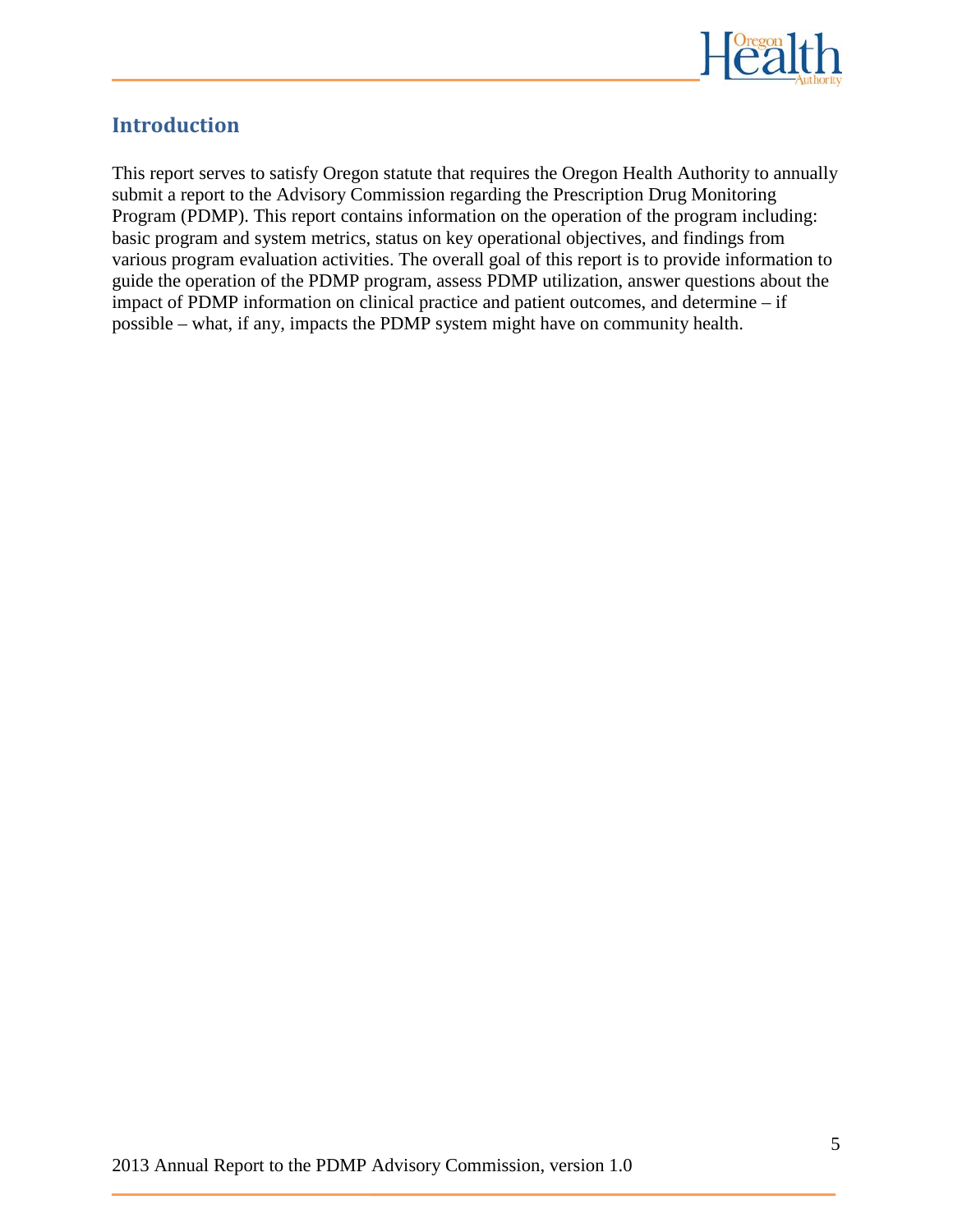

# <span id="page-6-0"></span>**Operations**

In 2013, the Oregon Prescription Drug Monitoring Program (PDMP) completed its second full year of operation. The program monitors metrics to evaluate and improve business processes. The operation of the system is guided by program objectives that establish priorities, time frames, and targets that guide staff activities. Copies of monthly, year-to-date and to-date business operation reports can be found at [http://www.orpdmp.com/reports.html.](http://www.orpdmp.com/reports.html)

#### <span id="page-6-1"></span>**Basic Metrics**

#### <span id="page-6-2"></span>*Pharmacy Reporting Compliance*

Pharmacy participation increased steadily in 2013. Almost 100 percent of pharmacies required to report controlled substance information have uploaded data into the system (99.4 percent as of 12/31/13). This is an increase from 98 percent reporting compliance at the end of 2012. Compliance with seven-day reporting requirements increased from 95 percent at the beginning of 2013 to 98 percent by the end of the year. These numbers fluctuate throughout the year since new pharmacies begin providing services and come online and others with controlled substance licenses terminate business.

#### <span id="page-6-3"></span>*Number of PDMP System Users*

As of December 31, 2013, 7,218 (25 percent) authenticated system users of an estimated 29,000 licensed health care providers and pharmacists had active PDMP accounts. Physicians (MDs) comprised the highest number of health care providers with accounts with 3,201 (Figure 1).



#### <span id="page-6-4"></span>**Figure 1. PDMP system accounts by discipline, Oregon, Sept 2011 to December 2013, N=7,218**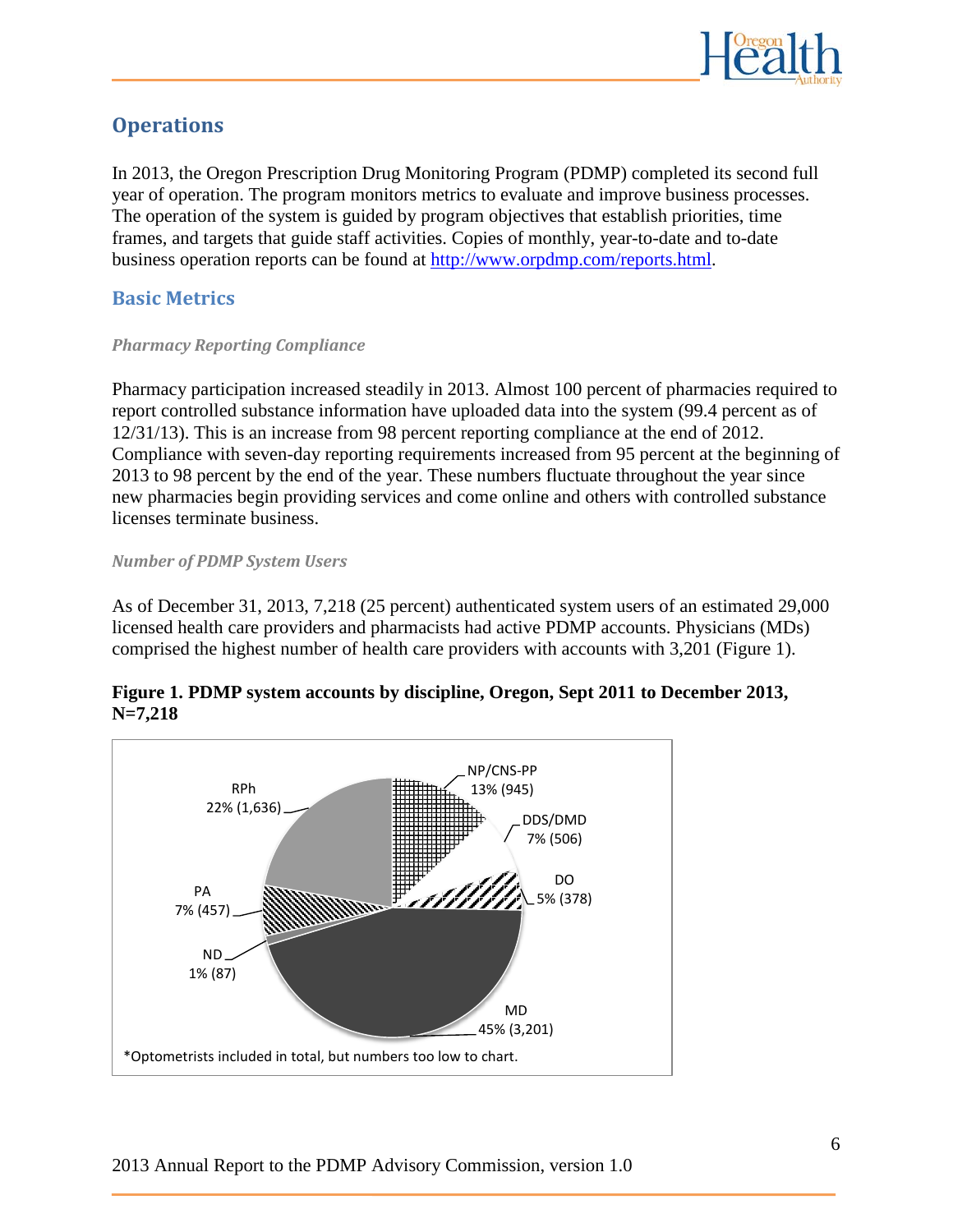

Thirty-six percent of those health care providers who prescribed at least one Schedule II, II, or IV controlled substance prescription during 2013 had an active PDMP account (Figure 2). Nurses and doctors of osteopathy had the highest percentage of account holders among those who prescribed at 50 percent, followed by physician assistants and medical doctors at 40 percent and 36 percent respectively. Fifty percent of an estimated 3,300 pharmacists who dispensed controlled substance prescriptions during 2013 had active PDMP accounts.

#### <span id="page-7-0"></span>**Figure 2. Number of PDMP accounts through 12/31/13 and total Oregon-licensed providers who prescribed and pharmacists who dispensed in 2013, by discipline, number with accounts = 7,218**



\*Estimated number of Pharmacists with an RPh license who dispense medications.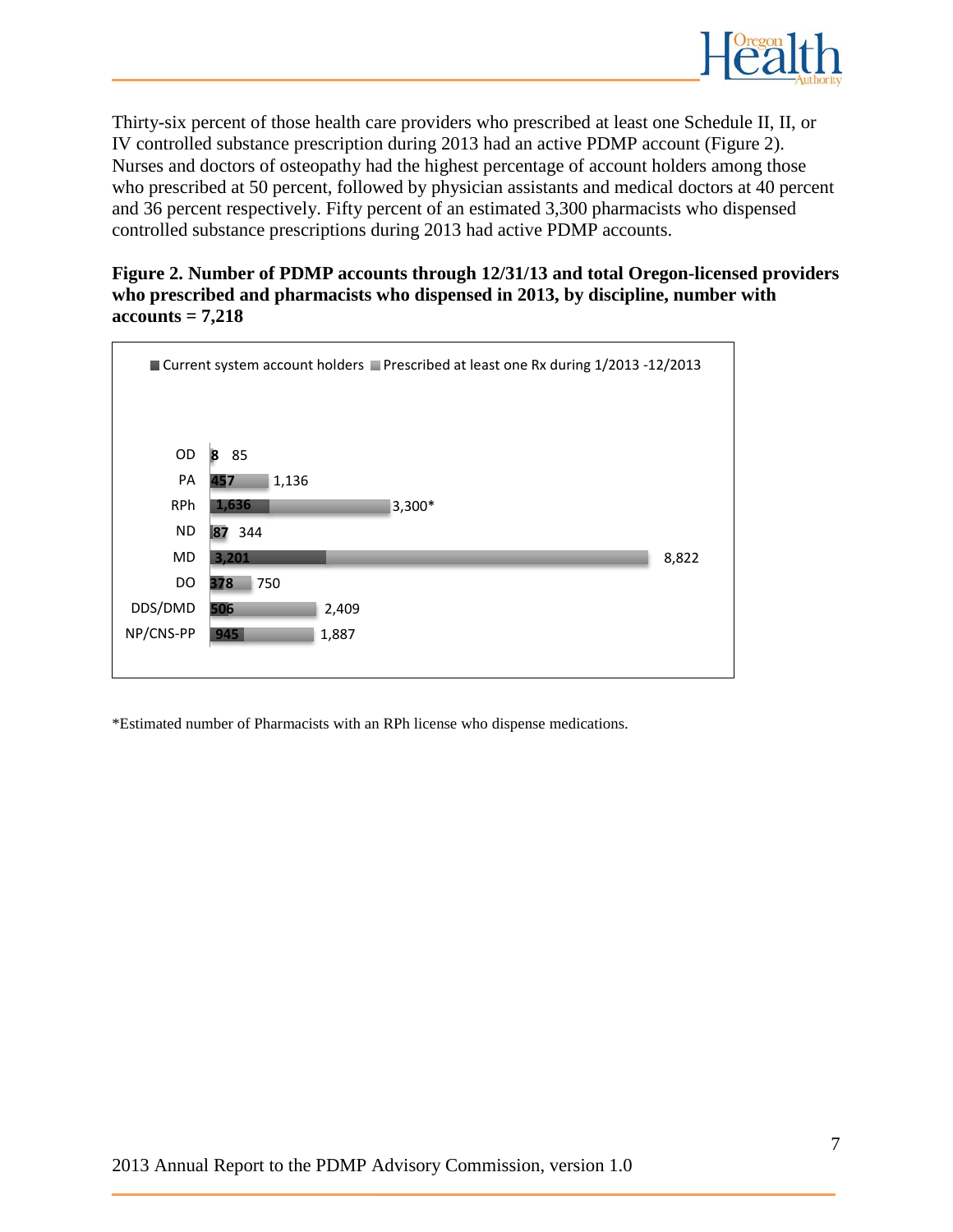

#### <span id="page-8-0"></span>*Utilization of PDMP System*

In 2013, health care providers and pharmacists conducted 621,570 system queries. The overall number of system queries more than doubled between Oct. – Dec. 2012 and Oct. – Dec. 2013 (78,877 compared to 190,518) (Figure 3).

<span id="page-8-1"></span>

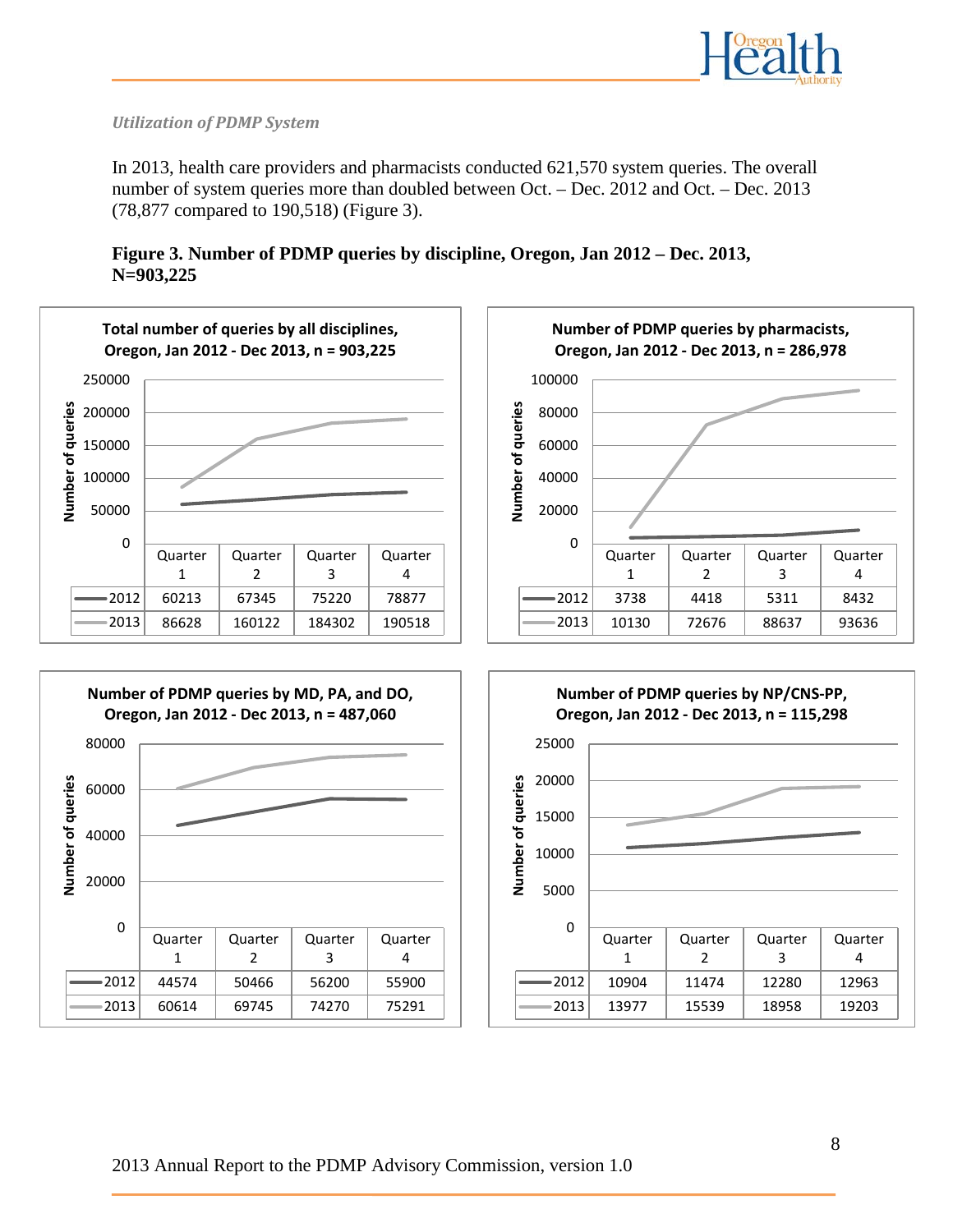



The average number of queries made each month by those using the system is illustrated in Figure 4. System users conducted on average 16 queries each month.

<span id="page-9-0"></span>

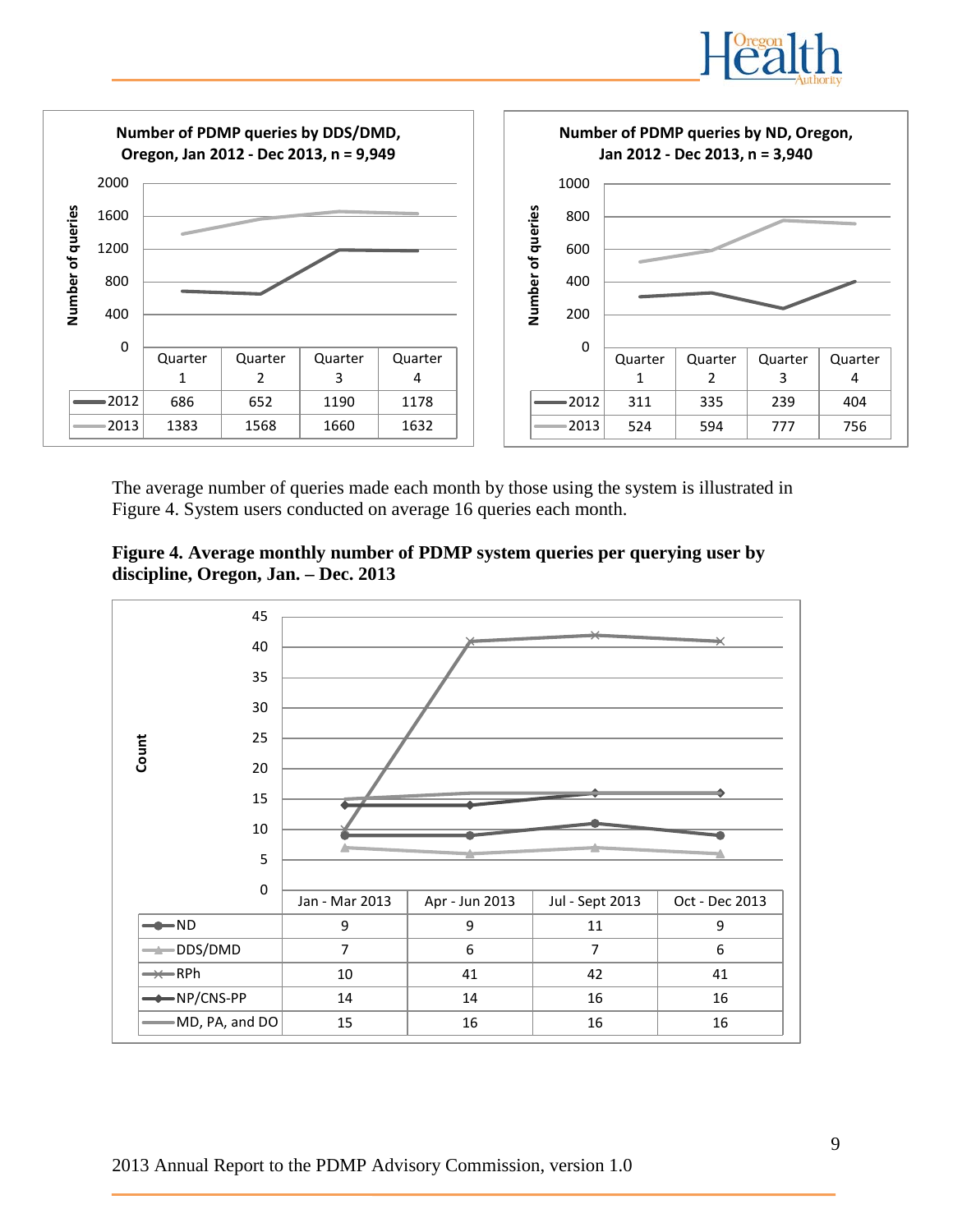

#### <span id="page-10-0"></span>*Patient-Requested Reports*

PDMP staff processed 146 patient report requests in 2013. Eighty-two percent of the reports were sent directly to patients while the remainder were sent upon patient request to third-party providers (17 percent) and attorneys (1 percent) (Figure 5).

<span id="page-10-2"></span>



Additionally, statute requires that the program respond to patient requests within ten business days of receipt of the request. In 2013, the program responded to requests within one day of receipt 74 percent of the time. The longest time for response was four days for a single request.

### <span id="page-10-1"></span>**Outreach to Enroll Health Care Providers and Pharmacists**

The program rehired three temporary outreach specialists to recruit and enroll system users using the remaining federal funds from a Bureau of Justice Assistance Harold Rogers PDMP grant. The outreach specialists worked from September 2012 through March 2013 to increase enrollment among the cohort of prescribers who write controlled substance prescriptions most often. Contacts included practitioners, pharmacists, clinic managers and other health care system administrators. By the end of the funding period, 62 percent of the providers who prescribed 60 percent of all the controlled substances in the databases were registered PDMP system users.

Throughout 2013, PDMP staff continued to conduct outreach through collaborations with state health care regulatory boards and local and statewide health care associations. Staff presented at health care conferences, seminars, and continuing education courses related to clinical prescribing practices, pain management, and substance abuse and behavioral health care treatment.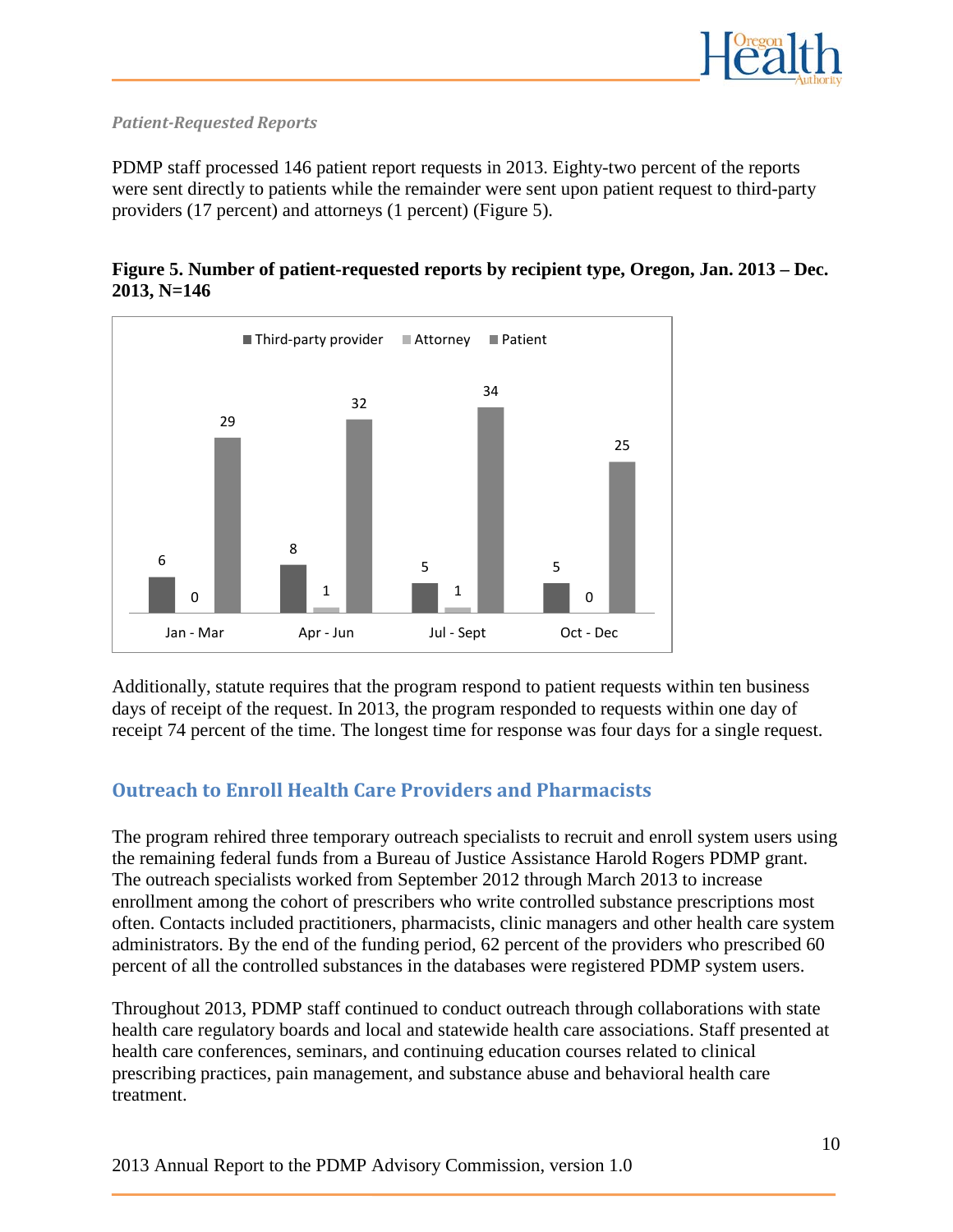

#### <span id="page-11-0"></span>**PDMP System Customizations**

The PDMP has utilized a variety of ways to collect feedback from system users: a program email address and phone line, a technical Help Desk supported by the system vendor, temporary outreach specialists who have connected directly with health care providers, and system assessment surveys. The barrier most often cited by system users and potential system users regarding access and use of the PDMP system is a lack of time to conduct queries. Providers and pharmacists reported that use of the system would increase if they could delegate their system use authority to office staff, medical technicians, and nurses who are responsible for chart work and preparation for patient appointments.

Senate Bill 470 was introduced and passed during the 2013 Oregon legislative session that addresses this barrier and more. The bill authorized the following changes effective January 1, 2014:

- Permits the PDMP to collect additional data (patient sex, days supplied, and refill data)
- Permits prescribers and pharmacists to authorize delegate access to members of staff
- Permits prescribers to review prescriptions dispensed under their own DEA number to assess fraud and self-evaluate prescribing practices
- Allows the State Medical Examiner and designees to access PDMP information for autopsies and death investigations
- Authorizes prescribers in neighboring states (WA, ID, and CA) and who treat Oregonians to access the Oregon PDMP
- Allows public health authorities to use de-identified PDMP data
- Makes additional PDMP information exempt from public records disclosure

PDMP Administrative Rules (OAR 410-121-4005 through 410-121-4020) were revised and system and pharmacy reporting changes were implemented accordingly. The PDMP also implemented a new system interface for systems users to make the query process more userfriendly.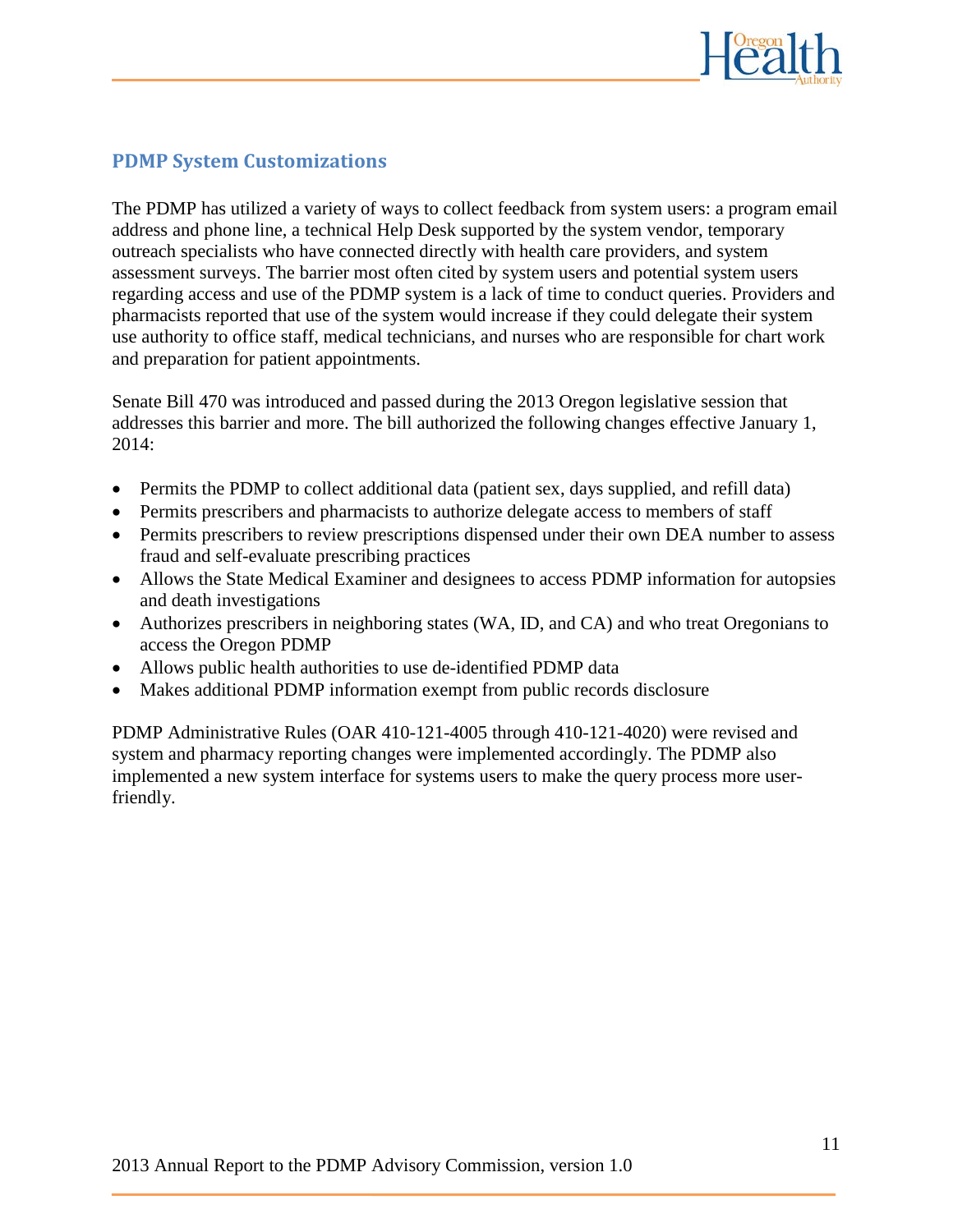

# <span id="page-12-0"></span>**Program Objectives**

|                                                       | Objective $1 - 100$ percent of pharmacies required to upload data into the PDMP submit reports.   |  |  |  |
|-------------------------------------------------------|---------------------------------------------------------------------------------------------------|--|--|--|
| Measure                                               | Monthly report from PDMP vendor Health Information Designs, LLC                                   |  |  |  |
| <b>Status</b>                                         | Ongoing – to date almost 100 percent have uploaded data                                           |  |  |  |
| Next steps                                            | PDMP staff will monitor compliance monthly, continue outreach, and facilitate                     |  |  |  |
|                                                       | work between the vendor and pharmacies to resolve technical issues.                               |  |  |  |
|                                                       | Objective $2 - 100$ percent of pharmacies submit data reports weekly.                             |  |  |  |
| Measure                                               | Monthly report from PDMP vendor Health Information Designs, LLC                                   |  |  |  |
| <b>Status</b>                                         | Ongoing – to date approximately 98 percent are reporting at least weekly                          |  |  |  |
| Next steps                                            | PDMP staff will monitor compliance monthly and continue outreach – focus will be                  |  |  |  |
|                                                       | on resolving zero reporting issues.                                                               |  |  |  |
|                                                       | Objective $3$ – Process 100 percent of patient record requests within two days of receipt.        |  |  |  |
| Measure                                               | Quarterly review of PDMP Patient Record Request Tracking Database                                 |  |  |  |
| <b>Status</b>                                         | Ongoing – In 2013, more than 92 percent were processed within two days.                           |  |  |  |
| Next steps                                            | PDMP staff will conduct outreach with behavioral health care providers to work                    |  |  |  |
|                                                       | with their patients and utilize patient reports to aid in care.                                   |  |  |  |
|                                                       | Objective 4 – Increase the percent of registered prescribers who are among the cohort prescribing |  |  |  |
|                                                       | ~80% of the controlled substances from 59 percent in October 2013 to 80 percent by 2015.          |  |  |  |
| Measure                                               | Quarterly report from PDMP data system                                                            |  |  |  |
| <b>Status</b>                                         | Ongoing $-59$ percent were signed up as of October 31, 2013                                       |  |  |  |
| Next steps                                            | Temporary outreach specialists will be utilized using federal grant funds to target               |  |  |  |
|                                                       | top prescribers directly. Health systems and Coordinated Care Organizations                       |  |  |  |
|                                                       | (CCOs) will also be targeted to adopt PDMP use policies.                                          |  |  |  |
|                                                       | Objective 5 – Support the PDMP data work group.                                                   |  |  |  |
| Measure                                               | Number of meetings held                                                                           |  |  |  |
| <b>Status</b>                                         | Ongoing – The PDMP data work group met 9 times in 2013.                                           |  |  |  |
| Next steps                                            | The PDMP data group will identify hypotheses and study aims to explore overdose                   |  |  |  |
|                                                       | issues and identify potential funding opportunities for follow-up research.                       |  |  |  |
|                                                       | Objective 6 – Develop and support a local health department (LHD) work group.                     |  |  |  |
| Measure                                               | Number of meetings held                                                                           |  |  |  |
| <b>Status</b>                                         | Ongoing – to be developed                                                                         |  |  |  |
| Next steps                                            | PDMP staff will work with the Opioid Prescribers Group in Jackson and Josephine                   |  |  |  |
|                                                       | counties to explore established practice guidelines and how to develop a statewide                |  |  |  |
|                                                       | work group.                                                                                       |  |  |  |
|                                                       | Objective 7 – Develop a toolkit that provides information on resources that help address the      |  |  |  |
| various issues associated with controlled substances. |                                                                                                   |  |  |  |
| Measure                                               | Toolkit deliverable with link on PDMP Website                                                     |  |  |  |
| <b>Status</b>                                         | Completed – a copy of the controlled substance toolkit can be found at                            |  |  |  |
|                                                       | http://www.orpdmp.com/health-care-provider-resources.html                                         |  |  |  |
| Next steps                                            | PDMP staff will update and market the toolkit to appropriate stakeholder groups -                 |  |  |  |
|                                                       | CCOs, large health care systems, and LHDs will be targeted.                                       |  |  |  |
|                                                       | Objective 8 – Analyze data to examine acute and chronic pain prescribing.                         |  |  |  |
| Measure                                               | PDMP data report                                                                                  |  |  |  |

<span id="page-12-1"></span>**Table 1. Program objectives, status and next steps, Oregon, 2013.**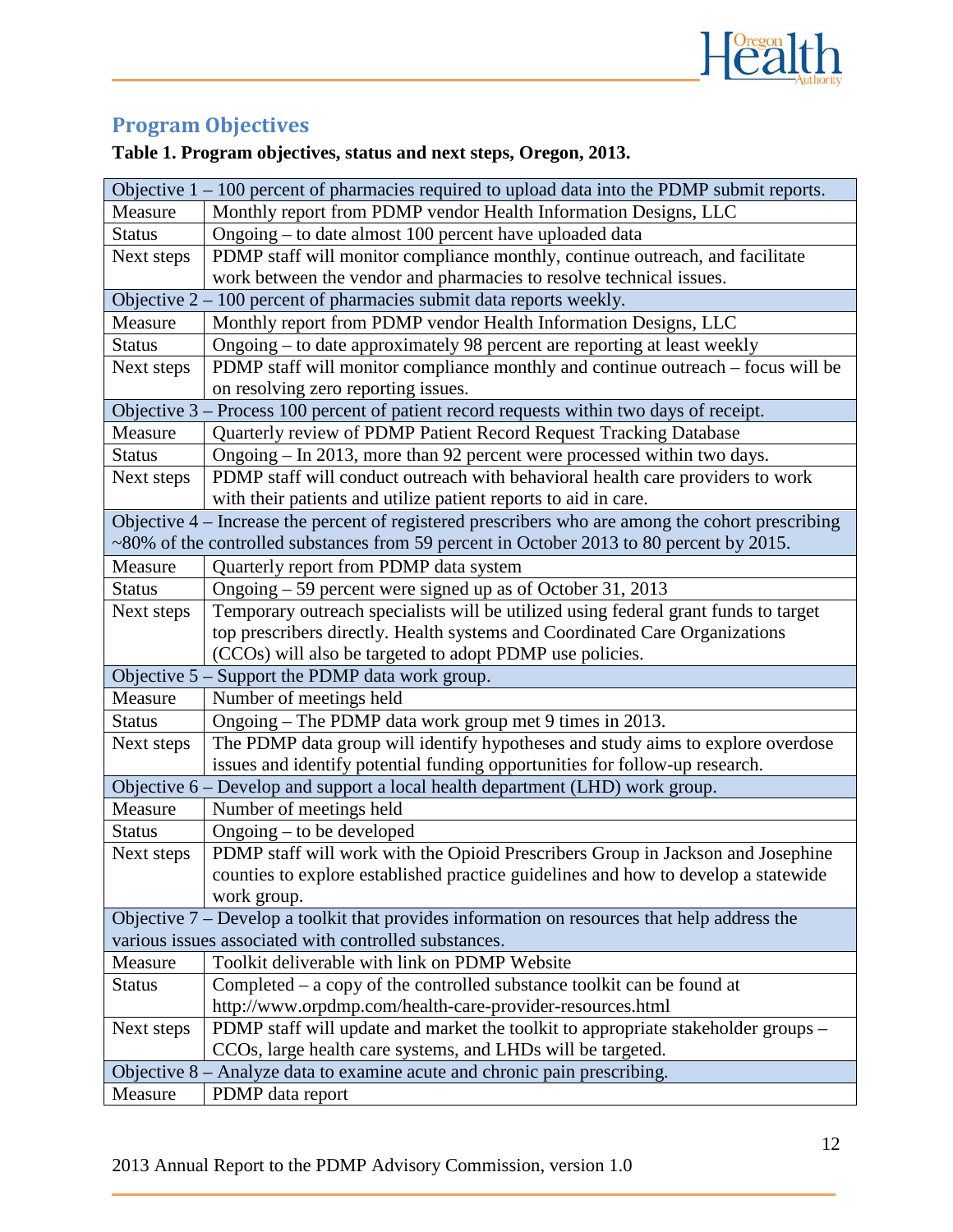

| <b>Status</b> | $Ongoing - to be developed$                                      |
|---------------|------------------------------------------------------------------|
|               | Next steps   The PDMP data work group will analyze by 9/30/2014. |

# **Objectives to be added in 2014**

| Objective 9 – Explore correlation between controlled substance dispensation and fatal and     |                                                                                            |  |  |  |  |
|-----------------------------------------------------------------------------------------------|--------------------------------------------------------------------------------------------|--|--|--|--|
| nonfatal overdose.                                                                            |                                                                                            |  |  |  |  |
| Measure                                                                                       | Overdose report                                                                            |  |  |  |  |
| <b>Status</b>                                                                                 | Ongoing – to be developed                                                                  |  |  |  |  |
| Next steps                                                                                    | Link PDMP data with death and hospitalization data and analyze data to identify            |  |  |  |  |
|                                                                                               | indicators and/or predictors of overdose.                                                  |  |  |  |  |
|                                                                                               | Objective 10 – Develop Web-based interactive training modules for PDMP users.              |  |  |  |  |
| Measure                                                                                       | Number of training modules developed                                                       |  |  |  |  |
| <b>Status</b>                                                                                 | Ongoing – to be developed                                                                  |  |  |  |  |
| Next steps                                                                                    | Work with the Opioid Prescribers Group in Jackson County to modify training                |  |  |  |  |
|                                                                                               | modules developed and create additional training modules – e.g. a behavioral health        |  |  |  |  |
|                                                                                               | care provider module.                                                                      |  |  |  |  |
| Objective $11$ – Conduct PDMP program evaluation at the clinical practice level to assess the |                                                                                            |  |  |  |  |
| impact of PDMP use in the health care setting to inform further development of the PDMP.      |                                                                                            |  |  |  |  |
| Measure                                                                                       | Indicators of clinical practice change in patient health files                             |  |  |  |  |
| <b>Status</b>                                                                                 | Ongoing – to be developed                                                                  |  |  |  |  |
| Next steps                                                                                    | Contract with Program Design and Evaluation Services (PDES) and a health system            |  |  |  |  |
|                                                                                               | or clinic partner to conduct patient files reviews.                                        |  |  |  |  |
|                                                                                               | Objective 12 – Analyze prescribing patterns of top prescribers to develop at-risk overdose |  |  |  |  |
|                                                                                               | indicators and compare 2012 and 2013 PDMP data.                                            |  |  |  |  |
| Measure                                                                                       | Prescribing history reports                                                                |  |  |  |  |
| <b>Status</b>                                                                                 | Ongoing – to be developed                                                                  |  |  |  |  |
| Next steps                                                                                    | Identify volunteer prescribers to share prescribing history reports for them to self-      |  |  |  |  |
|                                                                                               | evaluate their prescribing practices.                                                      |  |  |  |  |
|                                                                                               | Objective 13 - Market PDMP toolkit to appropriate stakeholder groups.                      |  |  |  |  |
| Measure                                                                                       | Toolkit deliverable with link on PDMP Website                                              |  |  |  |  |
| <b>Status</b>                                                                                 | Ongoing $-$ to be developed                                                                |  |  |  |  |
| Next steps                                                                                    | Target CCOs, large health care systems, and LHDs.                                          |  |  |  |  |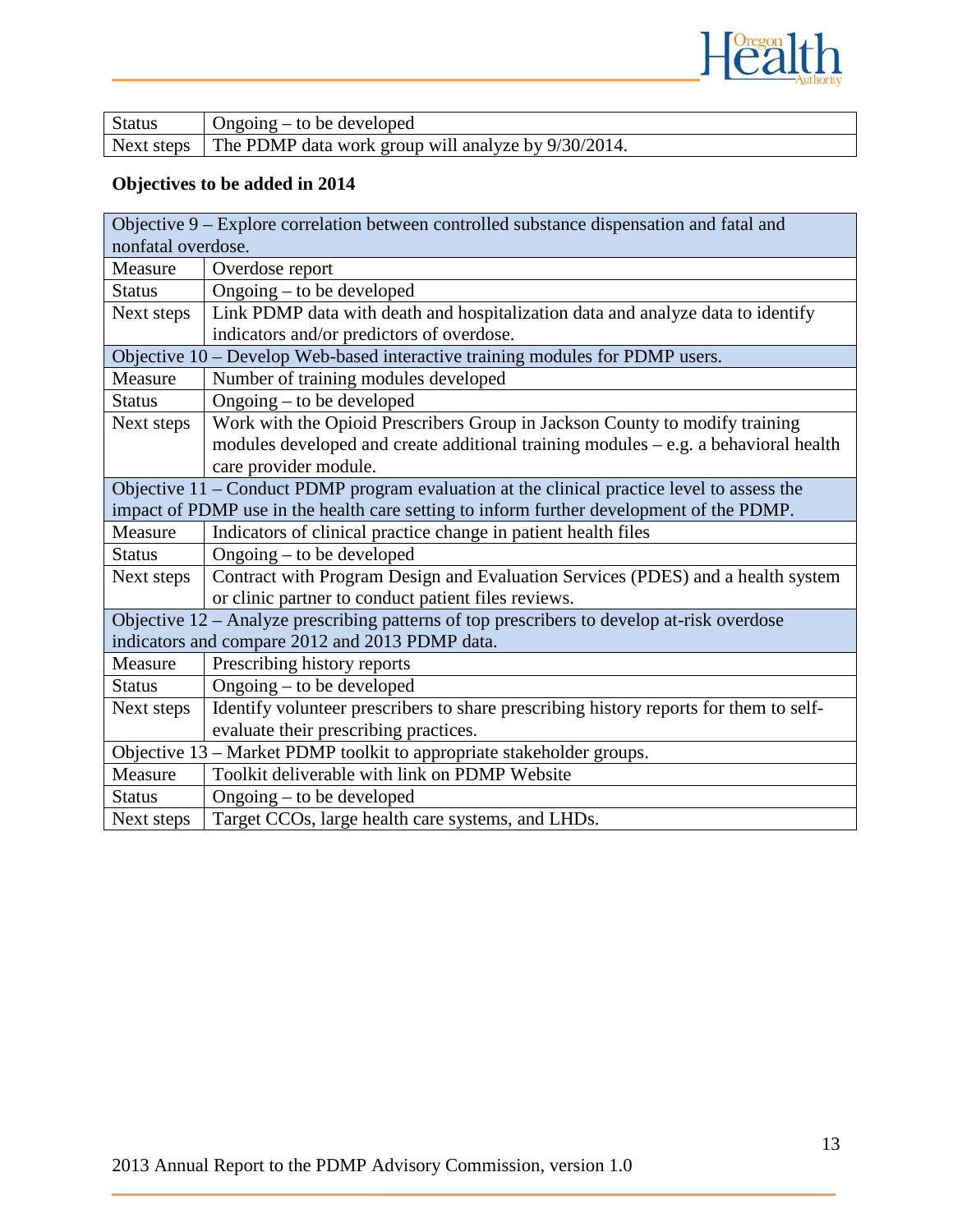

#### <span id="page-14-0"></span>**PDMP Data**

The PDMP produced the first annual statewide and county-level data reports for 2012 in November 2013 – see select data (Table 2). These reports describe the dispensing of the mostoften prescribed controlled substances. The reports were distributed to local health officials. The reports can be used to inform, develop, implement, and analyze population-based prevention approaches to reduce prescription drug overdose, such as public information campaigns and clinical guidance. A copy of the statewide and county reports can be found at [http://www.orpdmp.com/reports.html.](http://www.orpdmp.com/reports.html)

#### <span id="page-14-1"></span>**Table 2. Select controlled substances dispensed to residents, by number of recipients and Rx dispensed, by average number of Rx dispensed per recipient, and by rate per 1,000 of number of recipients and number of Rx dispensed, Oregon, 1/1/12 to 12/31/12**

| Controlled<br>Substance      | Prescription<br>recipient<br>count in 12<br>months | Number of<br>prescriptions<br>dispensed in<br>12 months | Number of<br>prescriptions<br>dispensed<br>per<br>prescription<br>recipient in<br>12 months | Number of<br>people<br>receiving<br>prescription,<br>per 1,000<br>residents | Number of<br>prescriptions<br>dispensed per<br>1,000<br>residents |
|------------------------------|----------------------------------------------------|---------------------------------------------------------|---------------------------------------------------------------------------------------------|-----------------------------------------------------------------------------|-------------------------------------------------------------------|
| Opioids <sup>1</sup>         | 908,162                                            | 3,495,888                                               | 3.8                                                                                         | 233.8                                                                       | 900.1                                                             |
| Hydrocodone                  | 676,105                                            | 1,947,074                                               | 2.9                                                                                         | 174.1                                                                       | 501.3                                                             |
| Oxycodone                    | 334,805                                            | 1,122,642                                               | 3.4                                                                                         | 86.2                                                                        | 289.1                                                             |
| Morphine                     | 40,004                                             | 234,233                                                 | 5.9                                                                                         | 10.3                                                                        | 60.3                                                              |
| Hydromorphone                | 22,998                                             | 68,274                                                  | 3.0                                                                                         | 5.9                                                                         | 17.6                                                              |
| Methadone <sup>2</sup>       | 16,259                                             | 123,665                                                 | 7.6                                                                                         | 4.2                                                                         | 31.8                                                              |
| Fentanyl                     | 14,941                                             | 88,331                                                  | 5.9                                                                                         | 3.8                                                                         | 22.7                                                              |
| Benzodiazepines <sup>3</sup> | 413,754                                            | 1,833,426                                               | 4.4                                                                                         | 106.5                                                                       | 472.1                                                             |
| Lorazepam                    | 132,705                                            | 416,302                                                 | 3.1                                                                                         | 34.2                                                                        | 107.2                                                             |
| Zolpidem                     | 123,824                                            | 530,485                                                 | 4.3                                                                                         | 31.9                                                                        | 136.6                                                             |
| Alprazolam                   | 99,024                                             | 373,609                                                 | 3.8                                                                                         | 25.5                                                                        | 96.2                                                              |
| Diazepam                     | 70,421                                             | 184,657                                                 | 2.6                                                                                         | 18.1                                                                        | 47.5                                                              |
| Clonazepam                   | 63,783                                             | 328,373                                                 | 5.1                                                                                         | 16.4                                                                        | 84.6                                                              |
| Temazepam                    | 15,836                                             | 69,202                                                  | 4.4                                                                                         | 4.1                                                                         | 17.8                                                              |
| Opioid-Benzo                 |                                                    |                                                         |                                                                                             |                                                                             |                                                                   |
| Combo <sup>4</sup>           | 182,763                                            | 1,111,838                                               | 6.1                                                                                         | 47.1                                                                        | 286.3                                                             |

*1 Opioids include: Hydrocodone, Oxycodone, Morphine, Methadone, Fentanyl, and Hydromorphone. <sup>2</sup> Does not include methadone used to treat addiction.*

*3 Benzodiazepines include: Zolpidem, Lorazepam, Alprazolam, Clonazepam, Diazepam, and Temazepam. <sup>4</sup> Opioids include all listed above. Benzodiazepines include all listed above except Zolpidem which represents a chemically different class of benzodiazepine, and in which the risk of combination with opioids is thought to be somewhat lower.*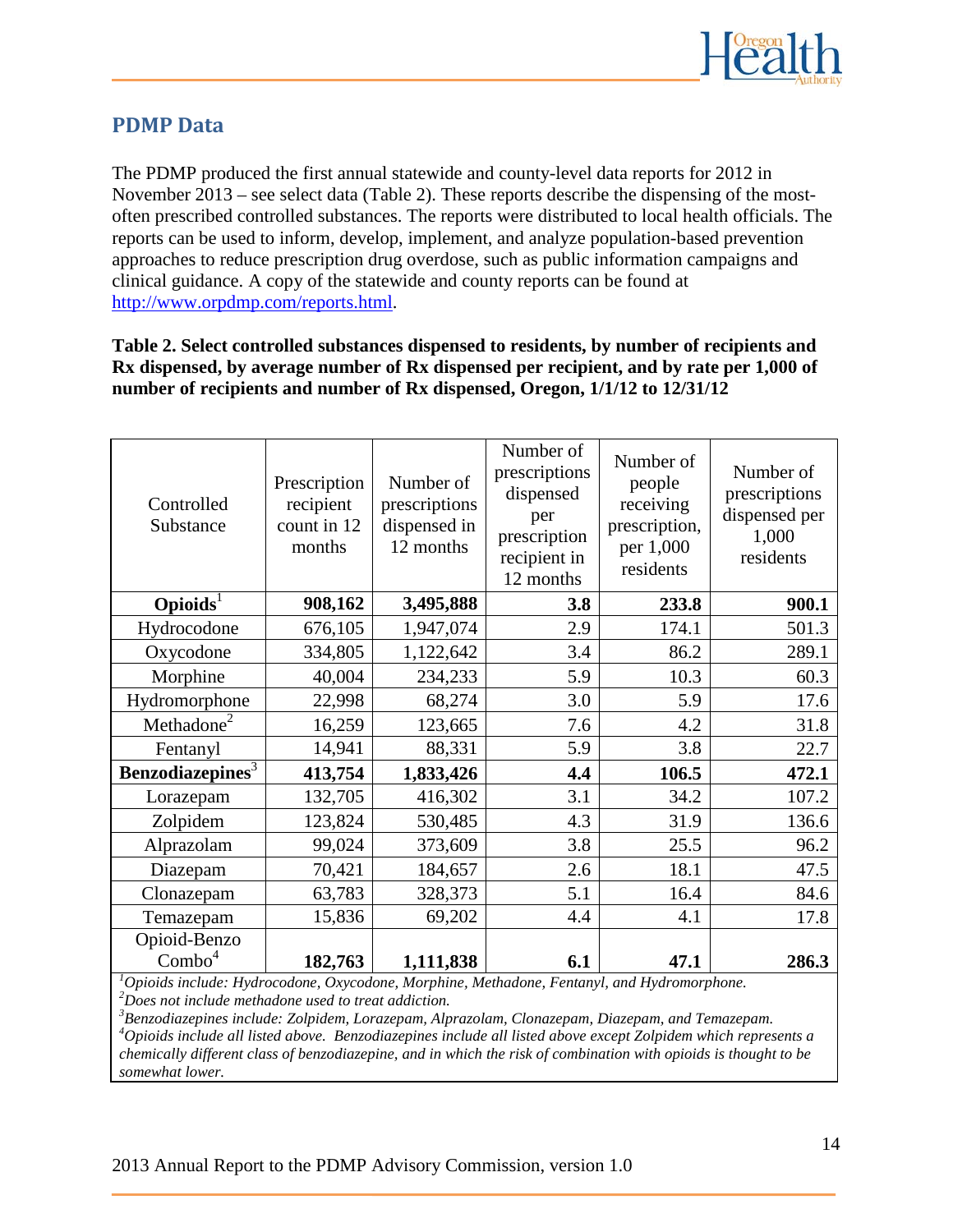

Fifty-nine percent of the prescriptions listed in the PDMP database were written by a cohort of 2,000 prescribers; 67 percent of these prescribers had active accounts. Seventy-eight percent of the prescriptions listed in the database were written by a cohort of 4,000 prescribers; 59 percent of these prescribers had active accounts (Figure 6).

#### <span id="page-15-0"></span>**Figure 6. Percentage of total CS II-IV prescriptions written by most frequent prescriber cohort, Oregon, 1/1/13 to 12/31/13, n=46,878**



\* *Sixty-seven percent of these prescribers were authenticated system users as of 12/31/13*. \*\* *Fifty-nine percent of these prescribers were authenticated system users as of 12/31/13.*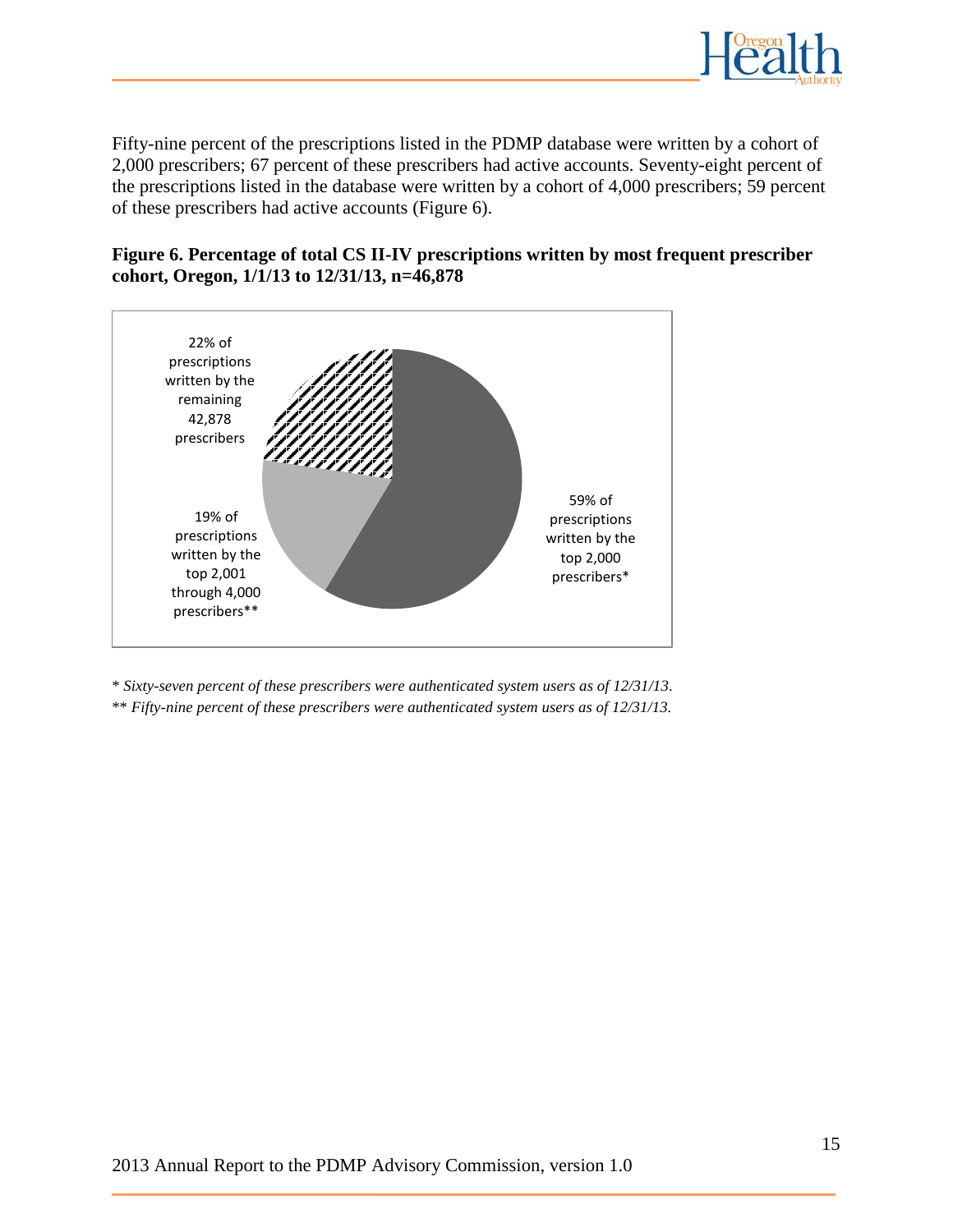

Research suggests that patients who receive controlled substance prescriptions written by four or more prescribers and that are dispensed at four or more pharmacies over a 6-month period have increased potential for misuse of medications and increased risk for adverse outcomes, e.g. overdose<sup>[1,](#page-16-2) [2](#page-16-3)</sup> (Table 3 and Figure 7).

#### <span id="page-16-1"></span>**Table 3. Count of patients filling prescriptions from four or more prescribers and four or more pharmacies, Oregon, 7/1/13 to 12/31/13**

|                                                                 | Count of patients |
|-----------------------------------------------------------------|-------------------|
| 4 or more providers and pharmacies                              | 4,269             |
| Total number of patients who received at least one prescription | 841,876           |

<span id="page-16-0"></span>**Figure 7. Rate of residents per 10,000 using four or more prescribers and four or more pharmacies by county, OR, 7/1/13 to 12/31/13**



l

<sup>1</sup> Peirce, G., M. Smith, et al. (2012). "Doctor and pharmacy shopping for controlled substances." Med Care.

<span id="page-16-3"></span><span id="page-16-2"></span><sup>&</sup>lt;sup>2</sup> Katz, N., L. Panas, et al. (2010). "Usefulness of prescription monitoring programs for surveillance---analysis of Schedule II opioid prescription data in Massachusetts, 1996--2006." Pharmacoepidemiol Drug Safety 19: 115-123.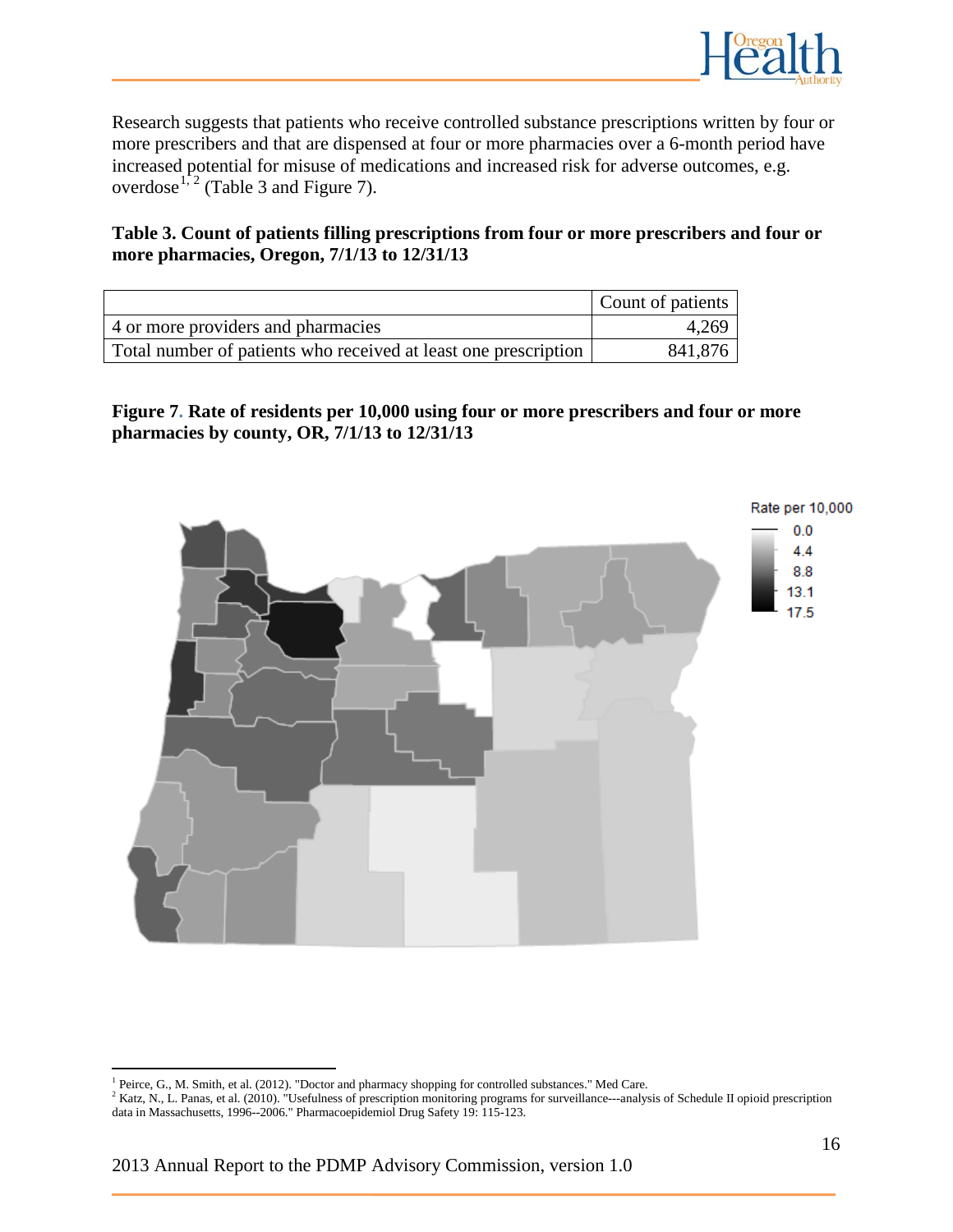

# <span id="page-17-0"></span>**Evaluation**

Statute requires evaluation of the PDMP system. Program evaluation provides information that helps guide the development and ongoing operations of the system, examines how the information may or may not guide clinical practice, generates information to inform policy decisions, and provides information to develop and target prevention efforts.

The PDMP is evaluated a number of ways: through monthly operational metrics, by the collaborative, multi-disciplined stakeholder data work group that provides statewide and countylevel data reports, by contracted evaluation services, and through a five-year National Institutes of Health grant awarded to Acumentra Health and Oregon Health and Sciences University.

#### *Health Care Provider Survey*

Little is known about the clinical or demographic characteristics of clinicians who register for and use PDMPs or who choose not to register to use the system. Even less is known about how providers integrate PDMPs into clinical practice. In April 2013, Acumentra Health and Oregon Health and Sciences University conducted a PDMP provider survey in an attempt to address these gaps in the literature. The survey was designed to assess registered user and non-user characteristics, barriers to registration and use of the PDMP, system improvements and training opportunities identified by survey respondents, and how providers use the PDMP in practice.

The survey was sent to 3,300 providers with a DEA license in Oregon. Responses were received from 358 (59 percent) high users of the PDMP (i.e. those who conducted four or more queries over a three-month period), from 261 (52 percent) low users of the PDMP (i.e. those who conducted less than four queries over a three-month period), and from 439 (25 percent) nonusers. The characteristics of the survey respondents mirrored those of the matched professional board registry population. The majority of respondents were physicians (57 percent) and in primary care practice (35 percent).

The survey found:

- Providers who had registered to use the PDMP were significantly younger than providers who were not registered, while gender, race, and ethnicity distributions were similar between the groups.
- Among non-user respondents, 66 percent cited lack of training on how to access or use the PDMP as a barrier, 64 percent cited time constraints as a barrier, and 47 percent were not aware of the program. Among system user respondents, time constraints were the most common barriers to using the PDMP, cited by 61 percent of high users and 78 percent of low users.
- Nearly all respondents registered as PDMP users (97 percent) said linking multiple state PDMP systems would increase the usefulness of the PDMP in clinical practice. Twothirds (66 percent) of non-user respondents said training on access or use of the PDMP would be helpful. Among registered user respondents, 79 percent said training on how to respond to PDMP information would increase the usefulness of the PDMP in clinical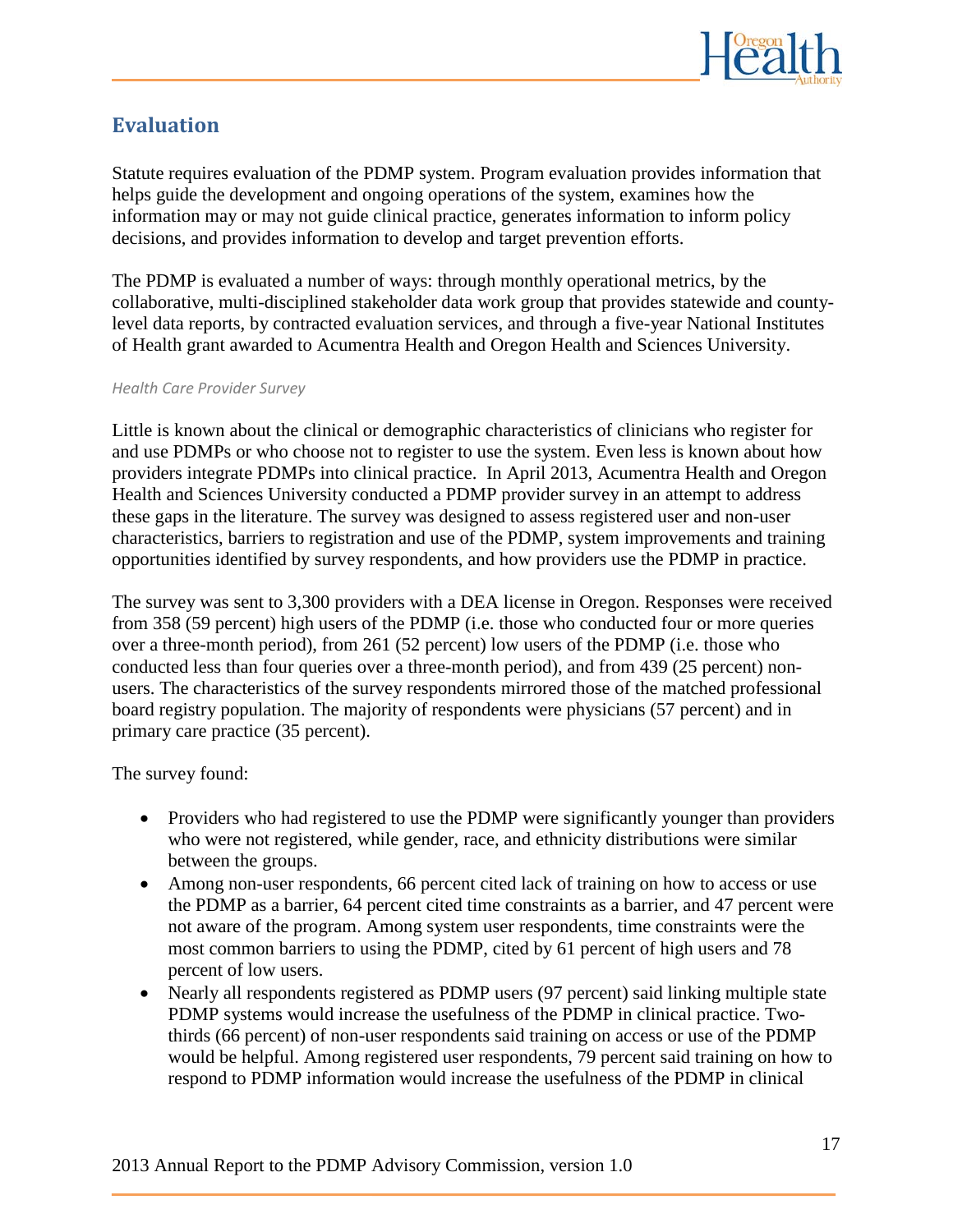

practice, while 70 percent said training on non-confrontational communication of findings to patients would be helpful.

- Among registered user respondents, 96 percent said they check the PDMP when they suspect diversion, addiction, or abuse. Only 4 percent of respondents reported checking the PDMP with every patient, but 22 percent of pain and addiction specialists who responded said they check the PDMP with every patient.
- Eighty-eight percent of respondents reported that, when patients were confronted about the results of a PDMP report, they at least sometimes respond with anger or denial; 73 percent reported that sometimes patients do not return; and 23 percent reported that sometimes patients request help for drug addiction or dependence.

#### *Conclusions*

Based on these survey results, the following conclusions can be made:

- Not all frequent prescribers use the PDMP; more effort is needed to increase adoption and ease use of the system.
- Provider and patient responses to PDMP data are not optimal; more research is needed to identify optimal approaches and to evaluate patient responses.
- Providers who currently use the PDMP do not perceive a need for training on how to use the system, but they need training on how to respond to the information.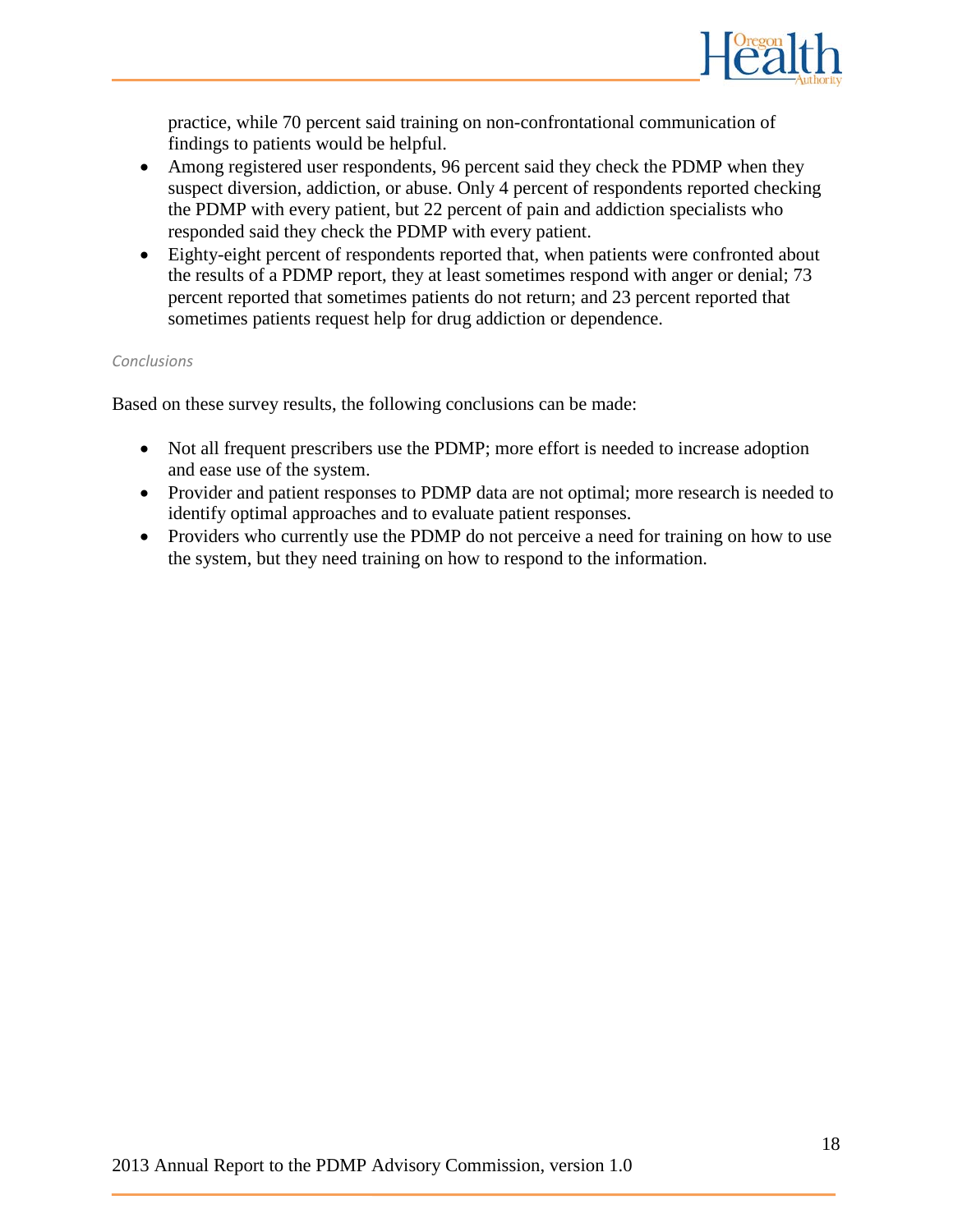

### <span id="page-19-0"></span>**Discussion**

At the end of its second full year of operation, the Oregon Prescription Drug Monitoring Program has made significant progress increasing system utilization. In 2013, program efforts were focused on enrolling the top-prescribing health care providers. Of the 4,000 providers who prescribed 78 percent of the controlled substance prescriptions recorded in the system, 2,359 (59 percent) were enrolled. This effort will continue as a focus for the program, not only for increasing utilization of the system but also for evaluating its effect on clinical practice and patient care outcomes. Overall system use increased by more than 220 percent from 2012 to 2013. This increase is due largely to pharmacists' use of the system. Some chain pharmacies – namely Wal-Mart and Walgreens – required their pharmacists to obtain PDMP accounts and conduct queries when dispensing specified controlled substances. Health care clinics also worked to enroll groups of providers. Efforts will continue to engage clinics and health systems to facilitate PDMP use.

The number of patient-requested reports sent to third-party providers took a downturn in 2013. Twenty-four patient-requested reports were sent to third-party providers as compared to 55 in 2012. Behavioral health care providers are not able to access the PDMP, but they can work with their patients to obtain information that can impact their therapeutic approaches. Given that more than 8,800 patients were admitted into treatment for primary substance of abuse/dependency for opiates in  $2012<sup>3</sup>$  $2012<sup>3</sup>$  $2012<sup>3</sup>$ , this option could prove beneficial given increased utilization of patient reports as part of behavioral health care assessment.

Program and system evaluation continue to be useful for understanding and mitigating problems that health care providers experience with the system. Time constraints were cited as the most common barrier to accessing and using the PDMP by both system users and providers who are not system users. In 2014, authenticated system users will be allowed to delegate access to PDMP data to office medical staff to prepare information for a patient appointment. A new system interface will also be implemented to address user feedback and make the query process more user-friendly. This next year will show how these changes affect system use. The program will identify patient care and community health outcomes to monitor to realize the PDMP's full potential as a health care tool.

<span id="page-19-1"></span><sup>&</sup>lt;sup>3</sup> SAMHSA – Treatment Episode Dataset, State of Oregon, 201[2 http://oas.samhsa.gov/dasis.htm#teds2](http://oas.samhsa.gov/dasis.htm#teds2)